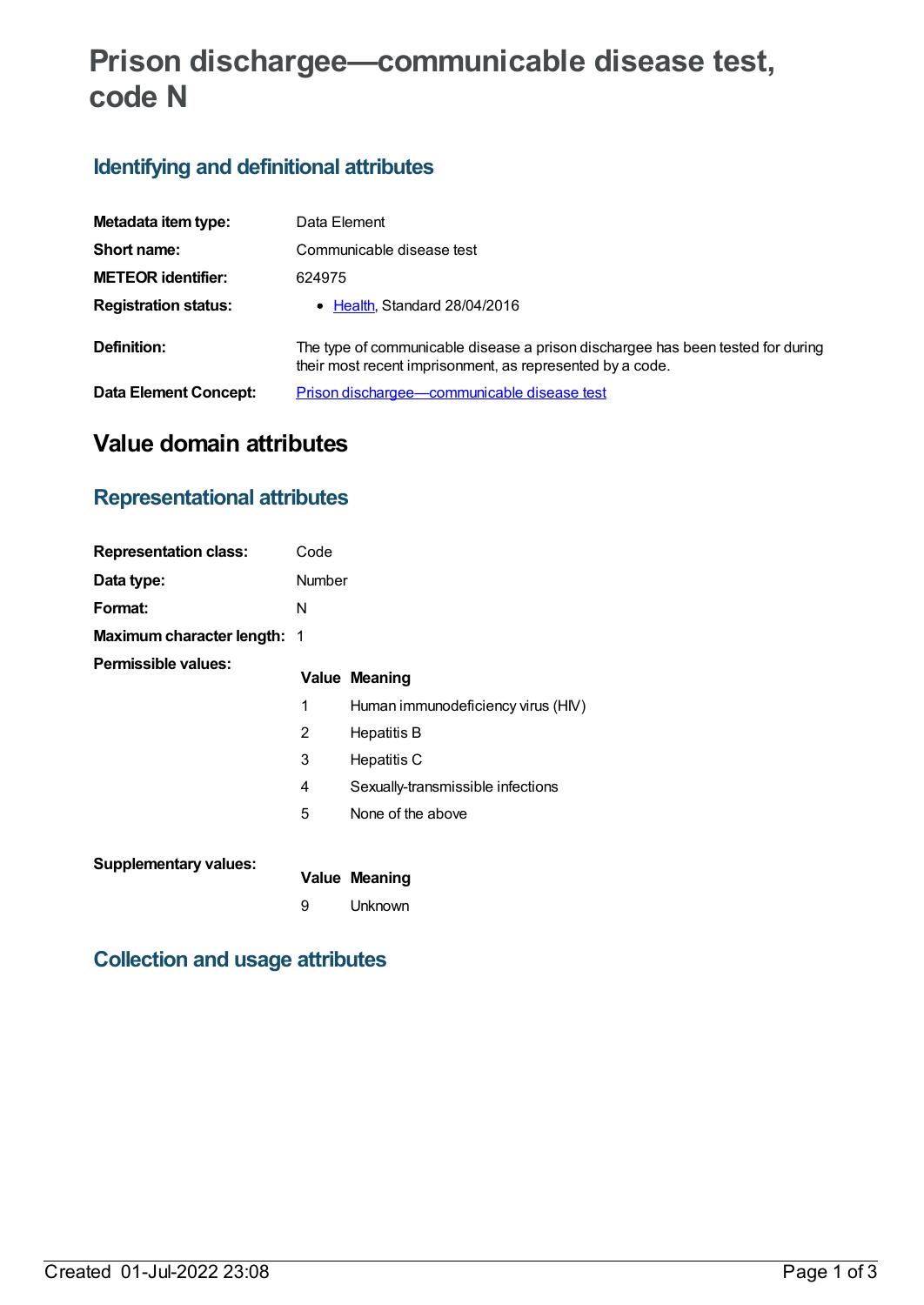| Guide for use:   | For use in Prisoner health data collections. If this value domain is to be used with<br>other metadata then 'Unknown' would map to code 8.                                                                                                                                                                                                    |
|------------------|-----------------------------------------------------------------------------------------------------------------------------------------------------------------------------------------------------------------------------------------------------------------------------------------------------------------------------------------------|
|                  | CODE 1 Human immunodeficiency virus (HIV)                                                                                                                                                                                                                                                                                                     |
|                  | HIV refers to a condition where there is progressive failure of the immune system<br>which can lead to infections, cancers and AIDS.                                                                                                                                                                                                          |
|                  | CODE 2 Hepatitis B                                                                                                                                                                                                                                                                                                                            |
|                  | Hepatitis B is a bloodborne viral disease that can be transmitted from one person<br>to another through unprotected sex, blood-to-blood contact or sharing of injecting<br>equipment. Hepatitis B causes inflammation of the liver and over time can lead to<br>cirrhosis of the liver, chronic liver damage, liver failure and liver cancer. |
|                  | CODE 3 Hepatitis C                                                                                                                                                                                                                                                                                                                            |
|                  | Hepatitis C is a bloodborne viral disease, which is transmitted through blood-to-<br>blood contact. Hepatitis C can result in problems such as chronic liver damage,<br>liver cancer and cirrhosis.                                                                                                                                           |
|                  | CODE 4 Sexually transmissible infections                                                                                                                                                                                                                                                                                                      |
|                  | Sexually-transmissible infections refers to illness that has been transferred by<br>means of human sexual behaviour and includes chlamydia, gonorrhoea, herpes<br>HPV and syphilis.                                                                                                                                                           |
| <b>Comments:</b> | The Fourth National Hepatitis C Strategy 2014-2017 lists people in custodial<br>settings as a priority population because of their increased risk of infection due to<br>non-sterile injecting equipment, sharing of tattooing and piercing equipment, and<br>other blood-to-blood contact (DoH 2014a).                                       |
|                  | While a vaccination exists, prisoners are recognised in the Second National<br>Hepatitis B Strategy as being at increased risk due to low vaccination rates (DoH<br>2014b).                                                                                                                                                                   |
|                  | Prisoners are recognised in the 3rd National Sexually Transmissible Infections<br>Strategy 2014–2017 as a priority population due to their high-risk behaviours (DoH<br>2014c).                                                                                                                                                               |

## **Source and reference attributes**

| <b>Submitting organisation:</b> | Australian Institute of Health and Welfare                                                                         |
|---------------------------------|--------------------------------------------------------------------------------------------------------------------|
| Reference documents:            | DoH 2014a. Fourth national hepatitis C strategy 2014–2017. Canberra:<br>Department of Health.                      |
|                                 | DoH 2014b. Second national hepatitis B strategy 2014–2017. Canberra:<br>Department of Health.                      |
|                                 | DoH 2014c. Third national sexually transmissible infections strategy 2014–2017.<br>Canberra: Department of Health. |

## **Data element attributes**

#### **Collection and usage attributes**

**Guide for use:** Multiple options may be selected for codes 1 to 4.

#### **Source and reference attributes**